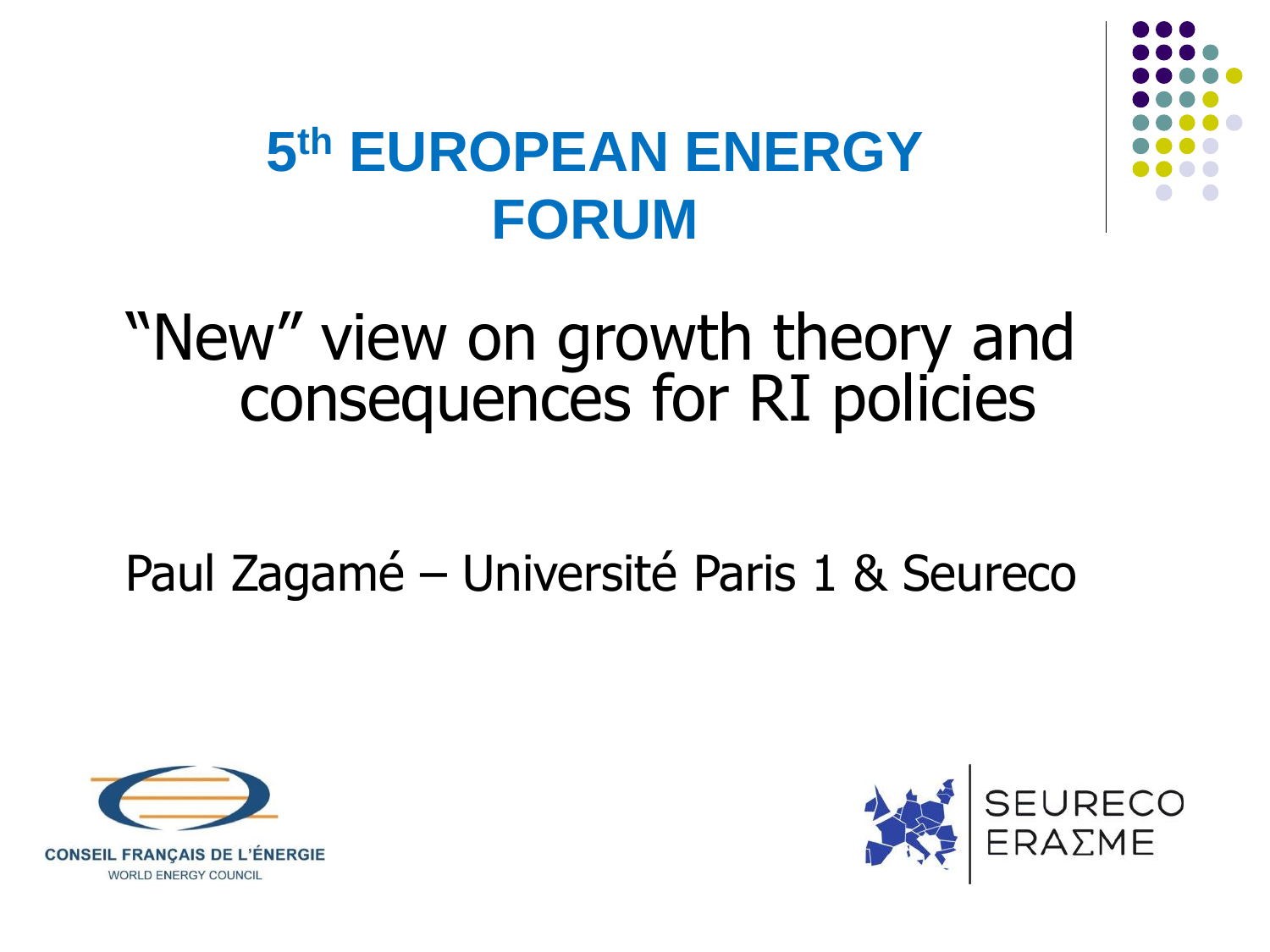# **Overview**



- 1. "New" view on growth theory
- 2. Knowledge spillovers
- 3. Consequences for Research Policies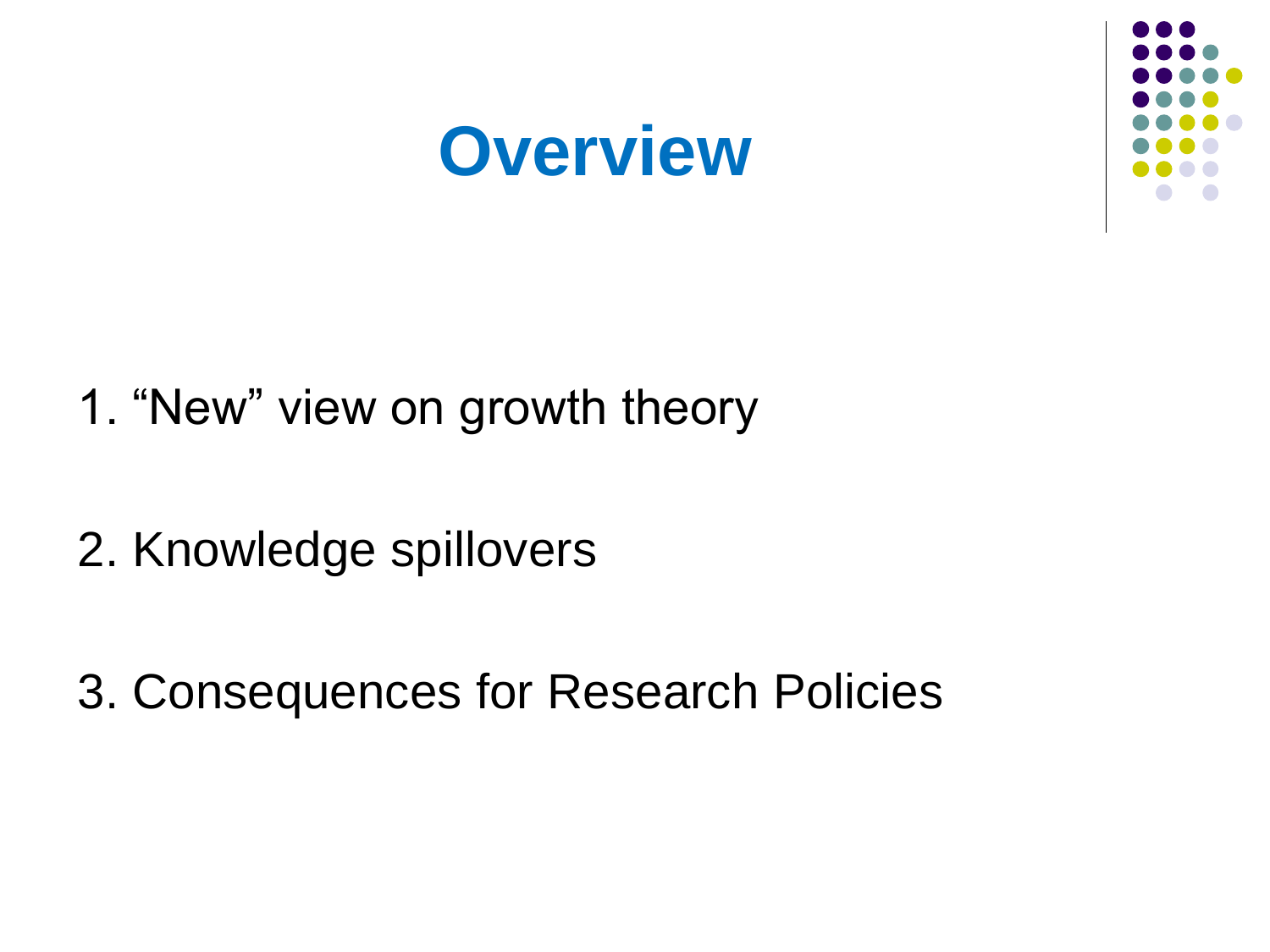### **1. New view on growth theory 1.1 From exogenous to endogenous growth**



- $\Box$  Exogenous growth: impossibility to modify the long term rate of growth whatever be the policy
- □ The growth is blocked by decreasing returns and depends only on the (exogenous) labour force increase
- If non decreasing returns: possibility to increase the growth of accumulative factors (capital, R&D, other intangibles, skills, etc.) then to endogeneize long term rate of growth by adequate policies (R&D, human capital, etc.)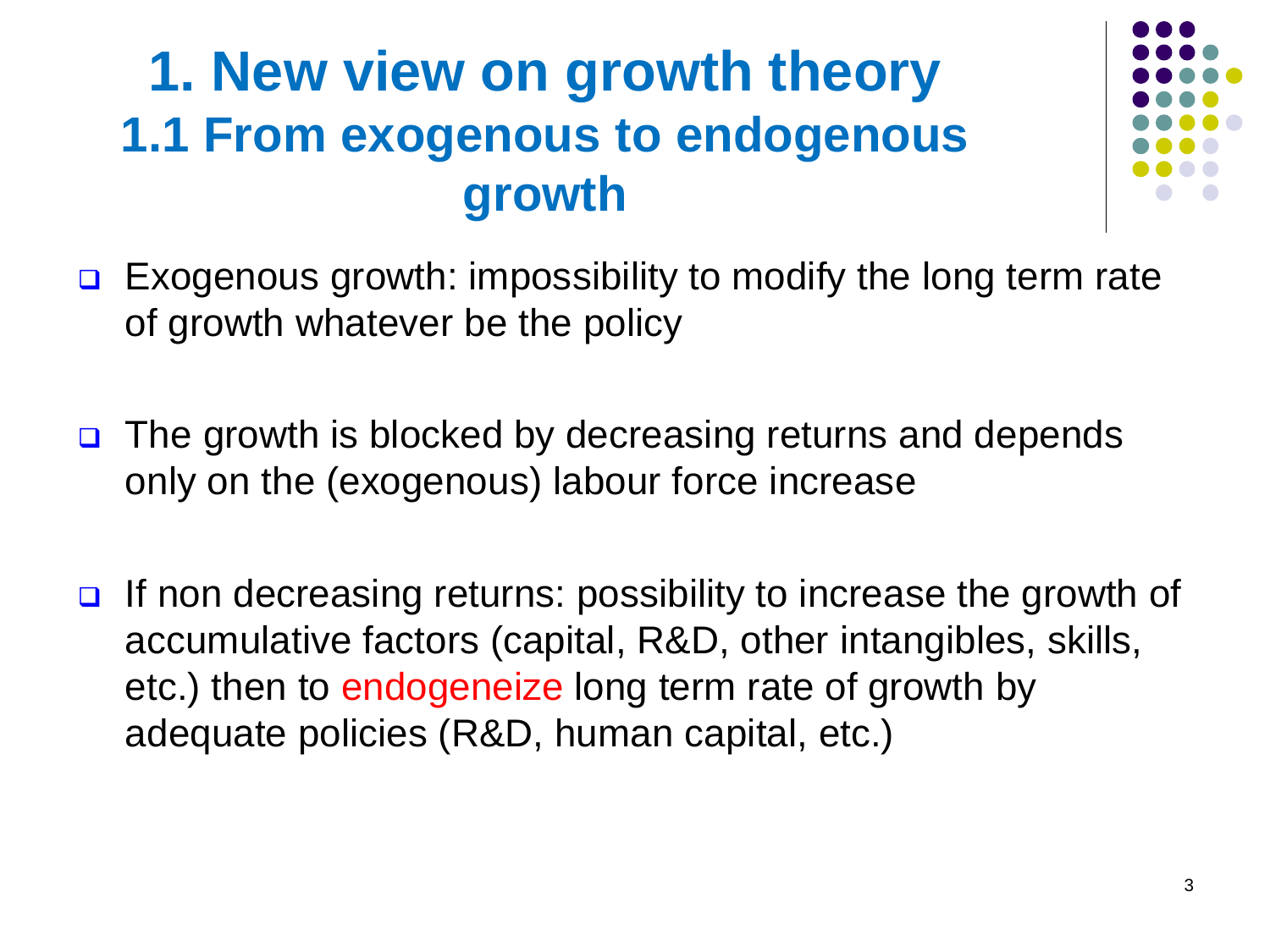## **1. New view on growth theory 1.2 Knowledge spillovers increase returns**



- **P.** Romer takes this hypothesis and then starts the endogenous growth theory
- **□** But how to conciliate the necessity of decreasing returns for the microeconomic equilibrium with these macro non decreasing ones?
- $\Box$  The brilliant idea of Romer (1990) is to think to the knowledge « externalities » or knowledge « spillovers » or « transfer » : A R&D effort or innovation that appears in a firm gives information to other firms and then increase their productivity
- Macro economic productivity of research is then superior to private one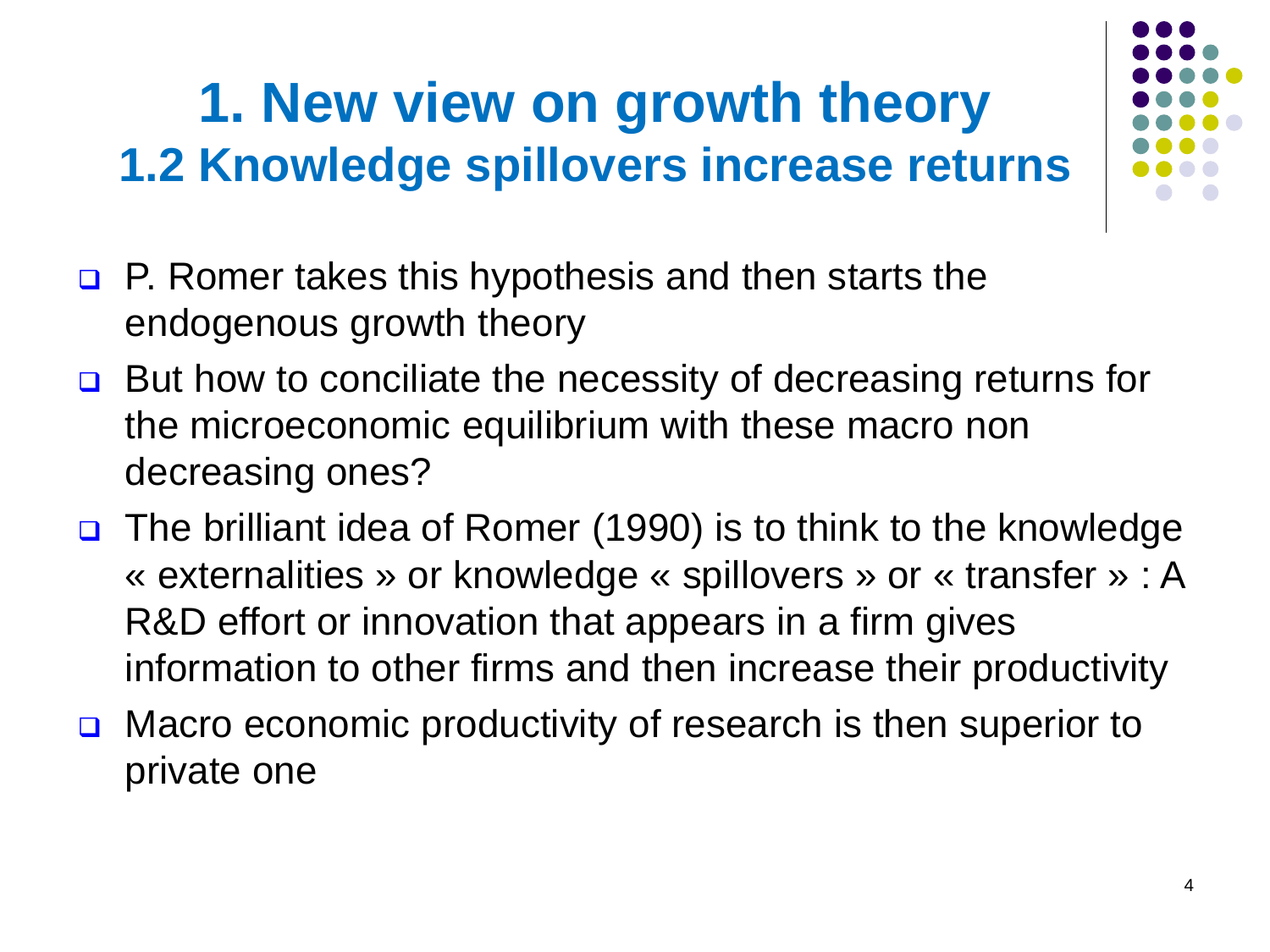## **1. New view on growth theory 1.3 Three families of new growth theory**

- □ Ha and Howitt (2007) distinguish three families:
	- Fully endogenous (I) Romer (1990), Grossman and Helpman (1991), Aghion and Howitt (1992)
	- $\triangleright$  Growth is increasing with the level of R&D
	- **□** Semi endogenous growth (exhaustibility of innovations: Jones (1995), Kortum (1997), Segestrom (1998), etc.)
	- $\triangleright$  Growth is decreasing with the stock of knowledge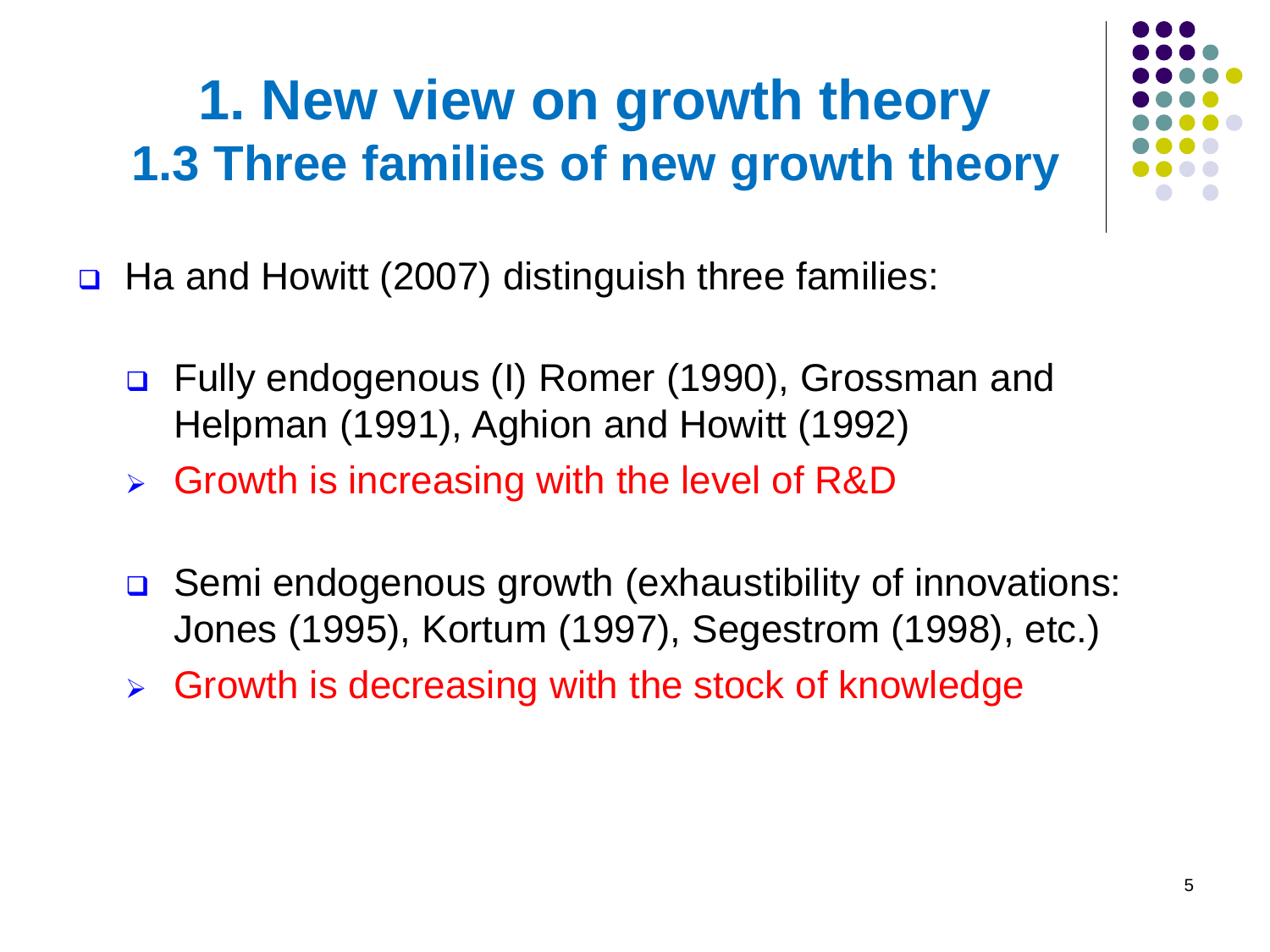## **1. New view on growth theory 1.3 Three families of new growth theory**



- Fully endogenous growth (II) Schumpeterian (Aghion and Howitt (1998), Thomson (1998), Laincz and Peretto (2006), Barcenilla (2010), etc.
- Growth depends on intensity of R&D
- In the three families R&D is the sole factor of growth but new extension on other innovation assets: ICT, other intangibles,…
- **□** However we must keep in mind that the knowledge spillovers are in the core of the new theories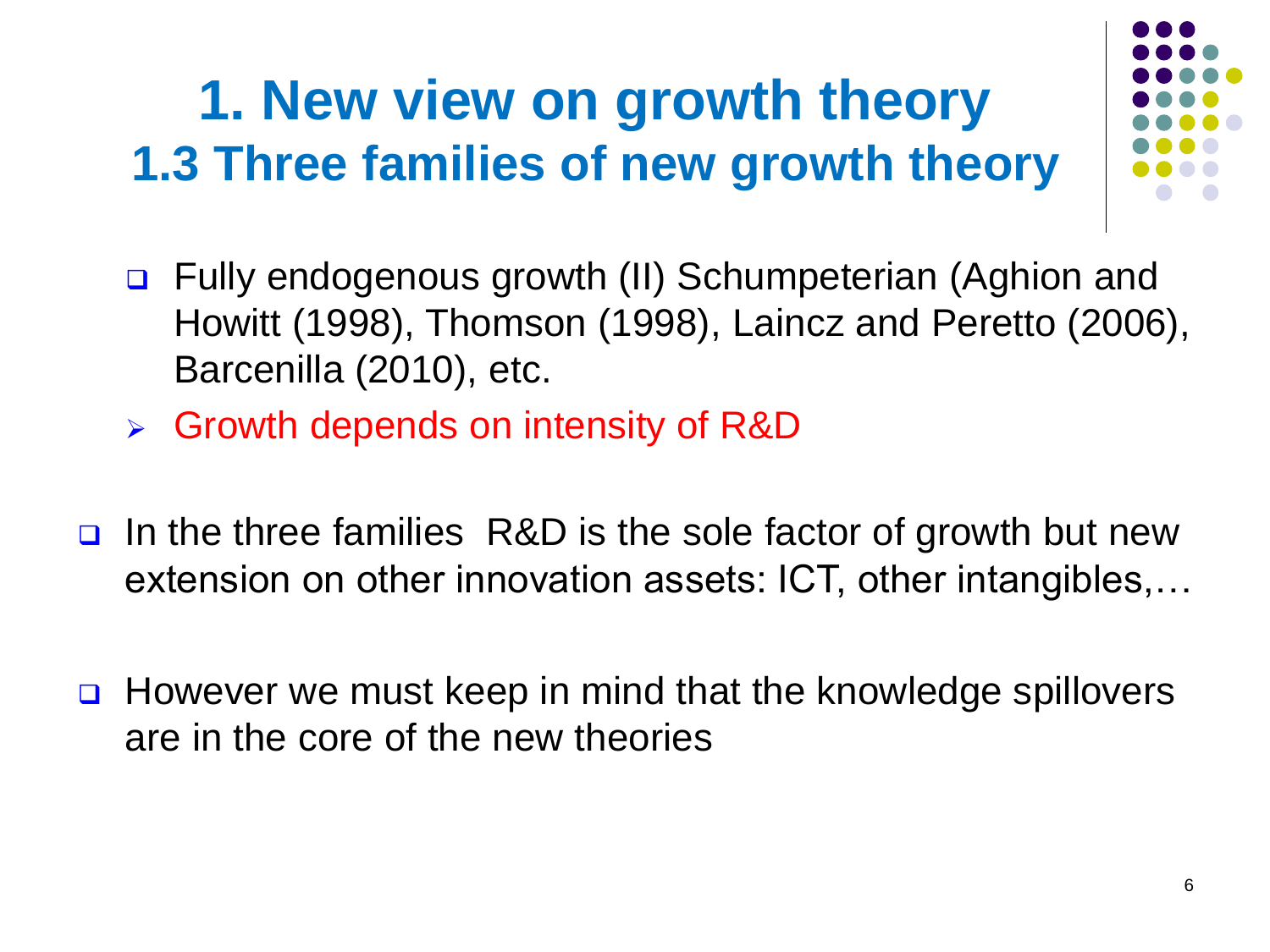## **2. Knowledge spillovers 2.1 Characterization**



- Whenever research and innovation appears in a firm there is knowledge transfers to:
	- □ Other firms of the sector
	- **D** Other sectors
	- **D** Other countries
- These transfers are conveyed by:
	- **D** Patenting
	- **Q** Conferences, Publications
	- **D** Network organizations
	- Workers mobility, etc.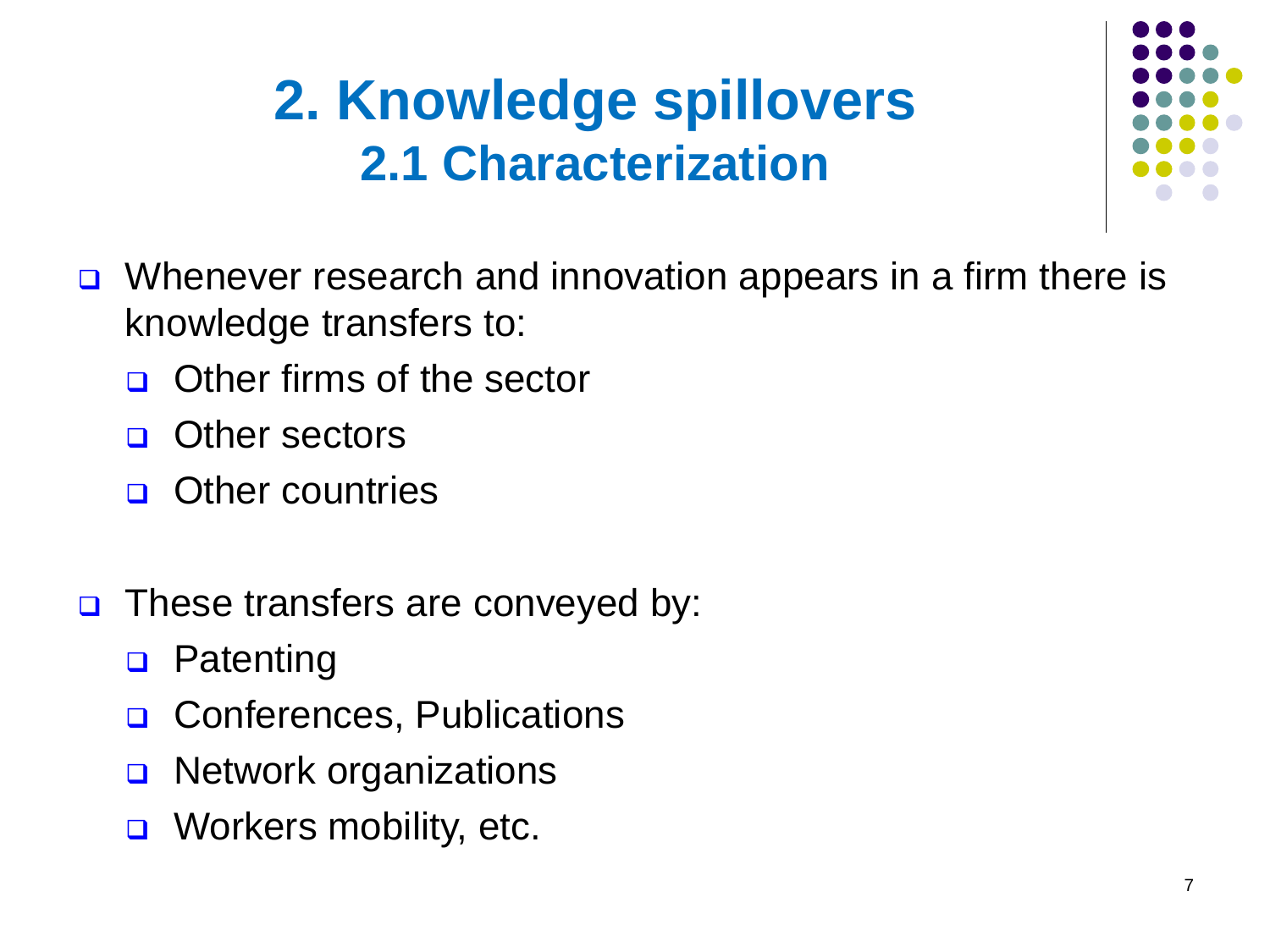### **2. Knowledge spillovers 2.2 How to measure knowledge spillovers?**



- □ General methodology for assessing knowledge flow is patent citations from EPO and USPTO
- The main idea: the cited patent sends a piece of knowledge to the citing patent and each patent can be assigned to a sector and a country
- $\Box$  For instance a patent that describes improvement in a steam turbine used to generate electricity is a knowledge transfer from power equipment sector to the electricity generation sector.
- $\Box$  At the end square matrix with country sector (cf. Belderbos and Mohnen (2013) for the SIMPATIC project)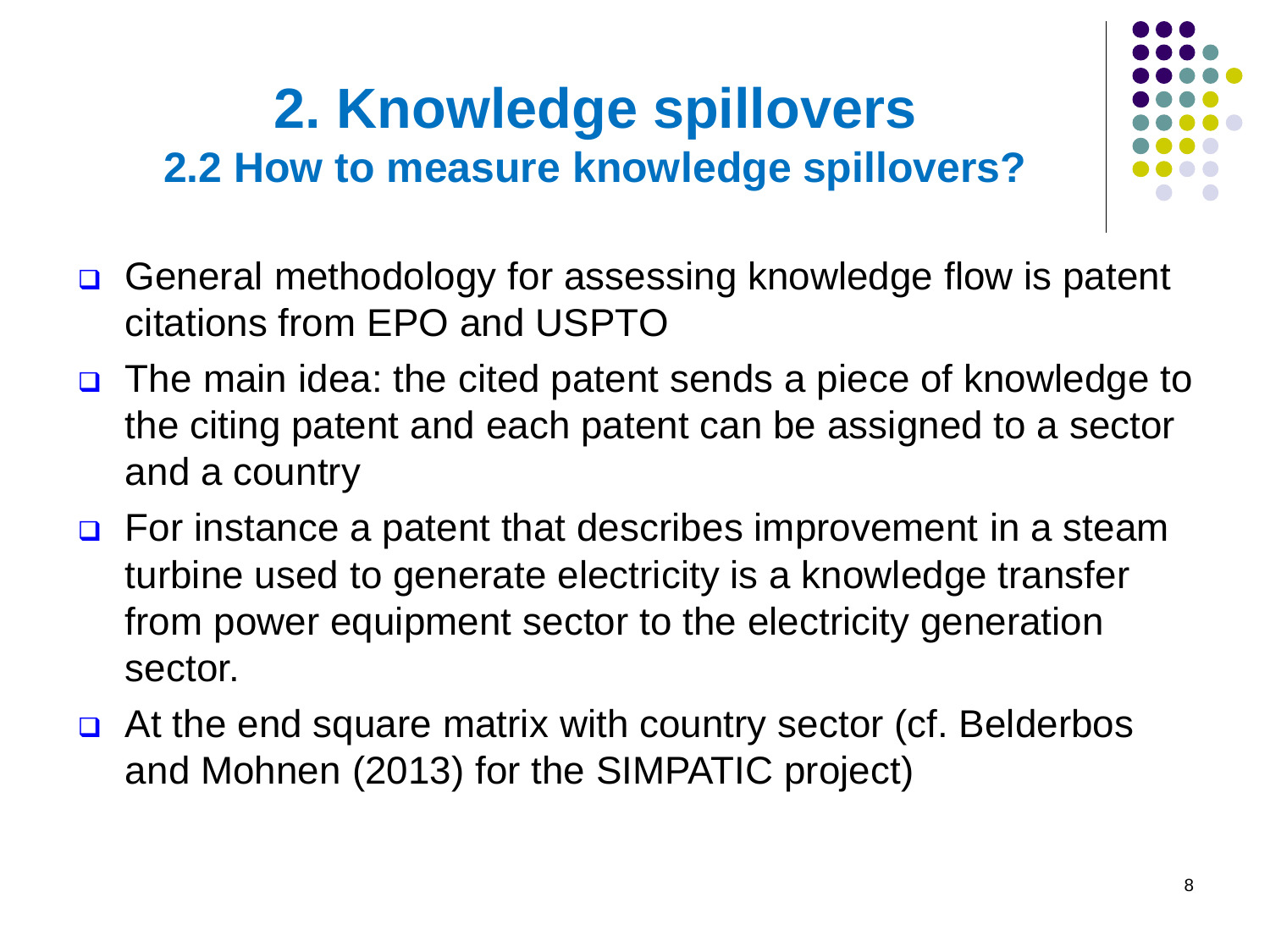#### **2. Knowledge spillovers 2.3 Some key figures on R&D and knowledge spillovers**



Mansfield (1977), Hall Mairesse and Mohnen (2009) based on microeconometric works:

- □ The rate of return on private R&D (10-30%) is higher than the return on physical capital
- When including knowledge spillovers the social rate of return of R&D is twice larger than the private rate (~50%)
- The cost-benefit analysis of R&D expenditures must include these externalities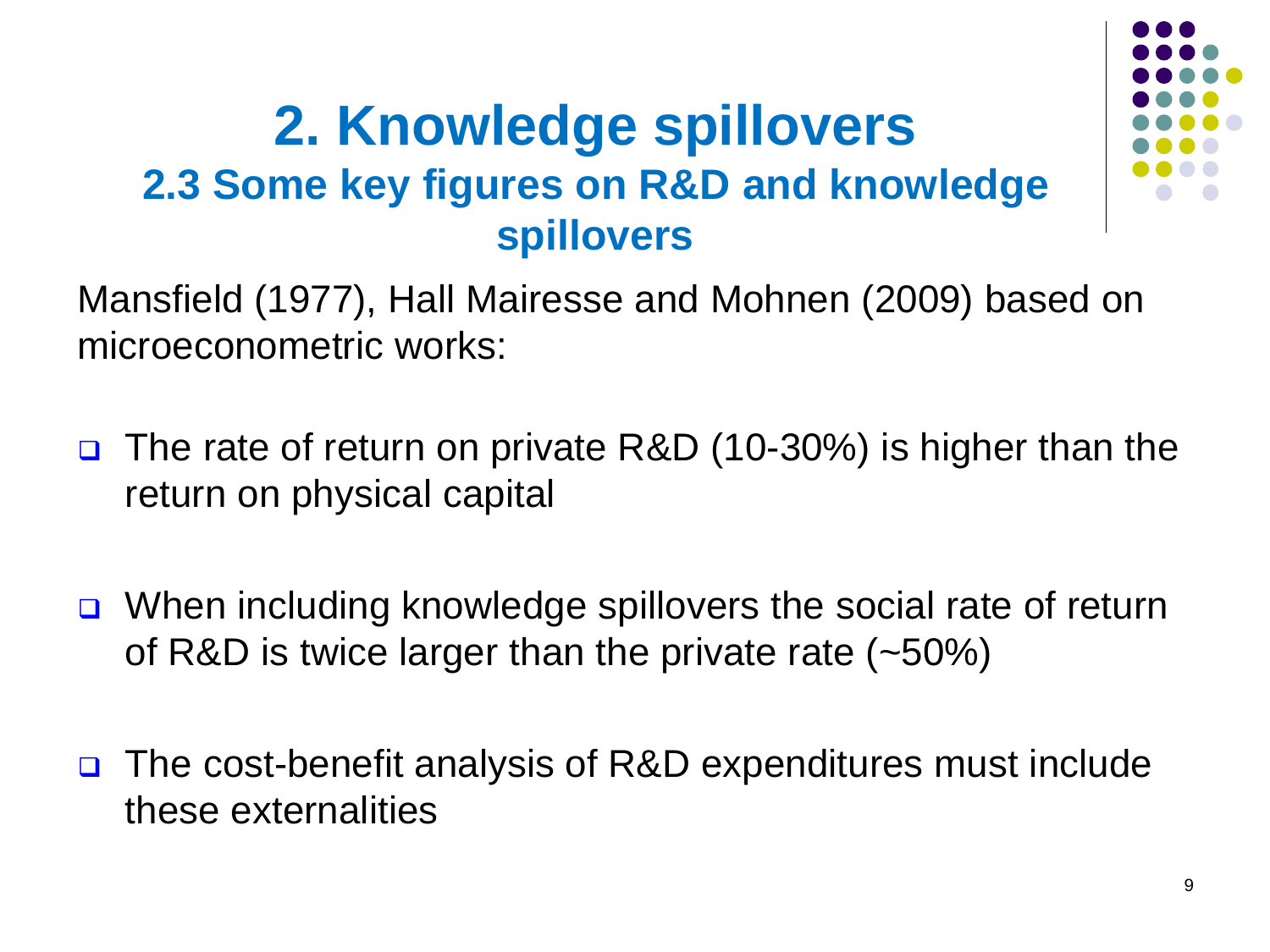### **3. Consequences for Research Policies 3.1 Needs for research policies**

- All these new ideas and results make economists believe that the level of R&D efforts (~1,9% in EU and ~3% in US) is too low
- The positive knowledge externalities call for "redressing policies"
	- Aids and subsidies: tax cut, CIR, National and European grants, structural funds for research, Investissements d'avenir, etc.
- □ High risk level of investment in R&D creates difficulties of access to financial markets
	- **□** New financial instruments to reduce risk:
		- **□** Risk sharing finance facility (Commission, EIB)
		- **Business Angel**
		- Venture Capital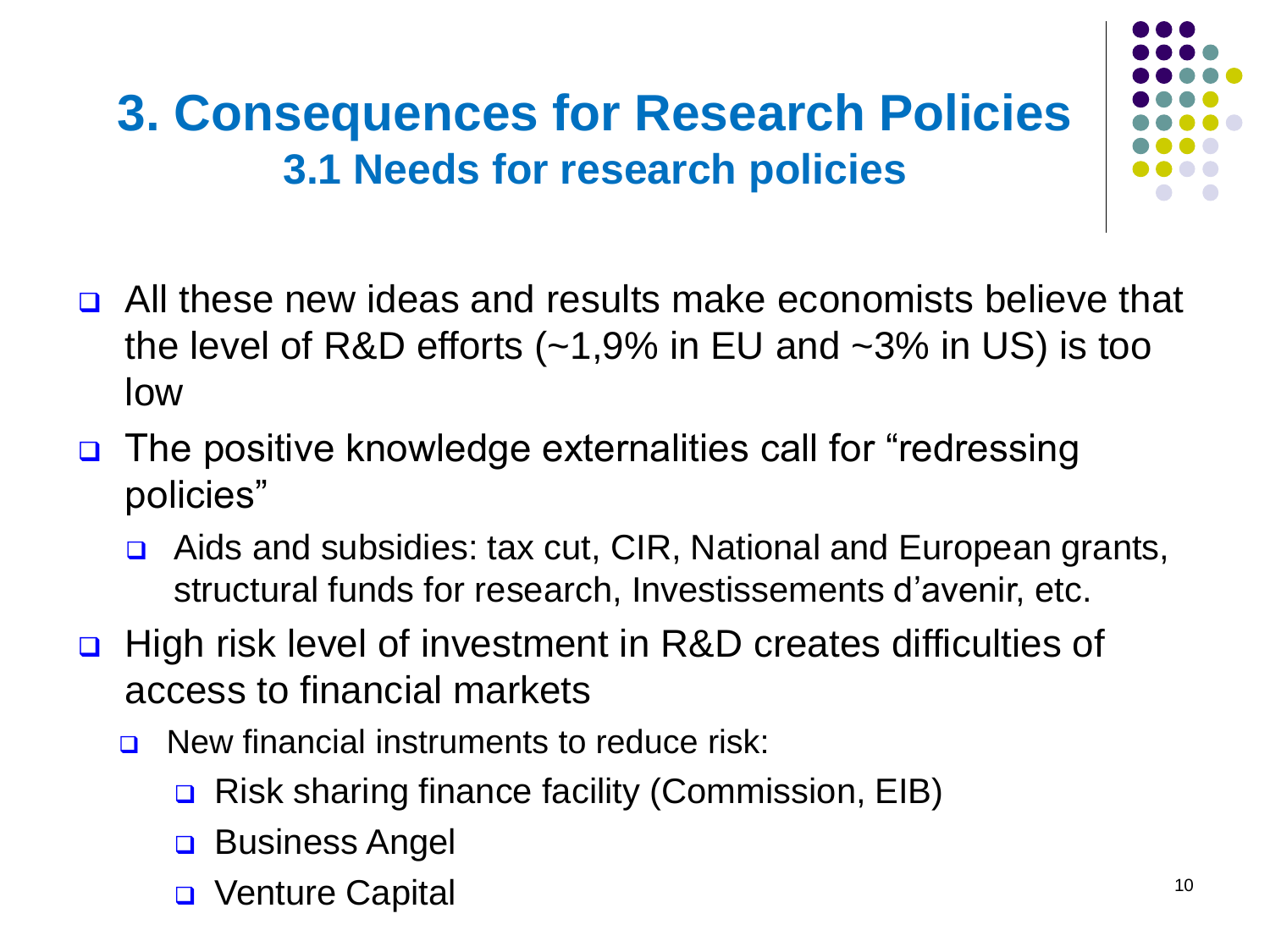### **3. Consequences for Research Policies 3.2 Needs for assessment of research policies**



- Not limited to direct and indirect productivity of research but to the whole socio economic aspects: GDP, employment, revenues, inequalities and even on sustainable development
- □ For this reason, assessment will be based on micro economic studies but also on macro models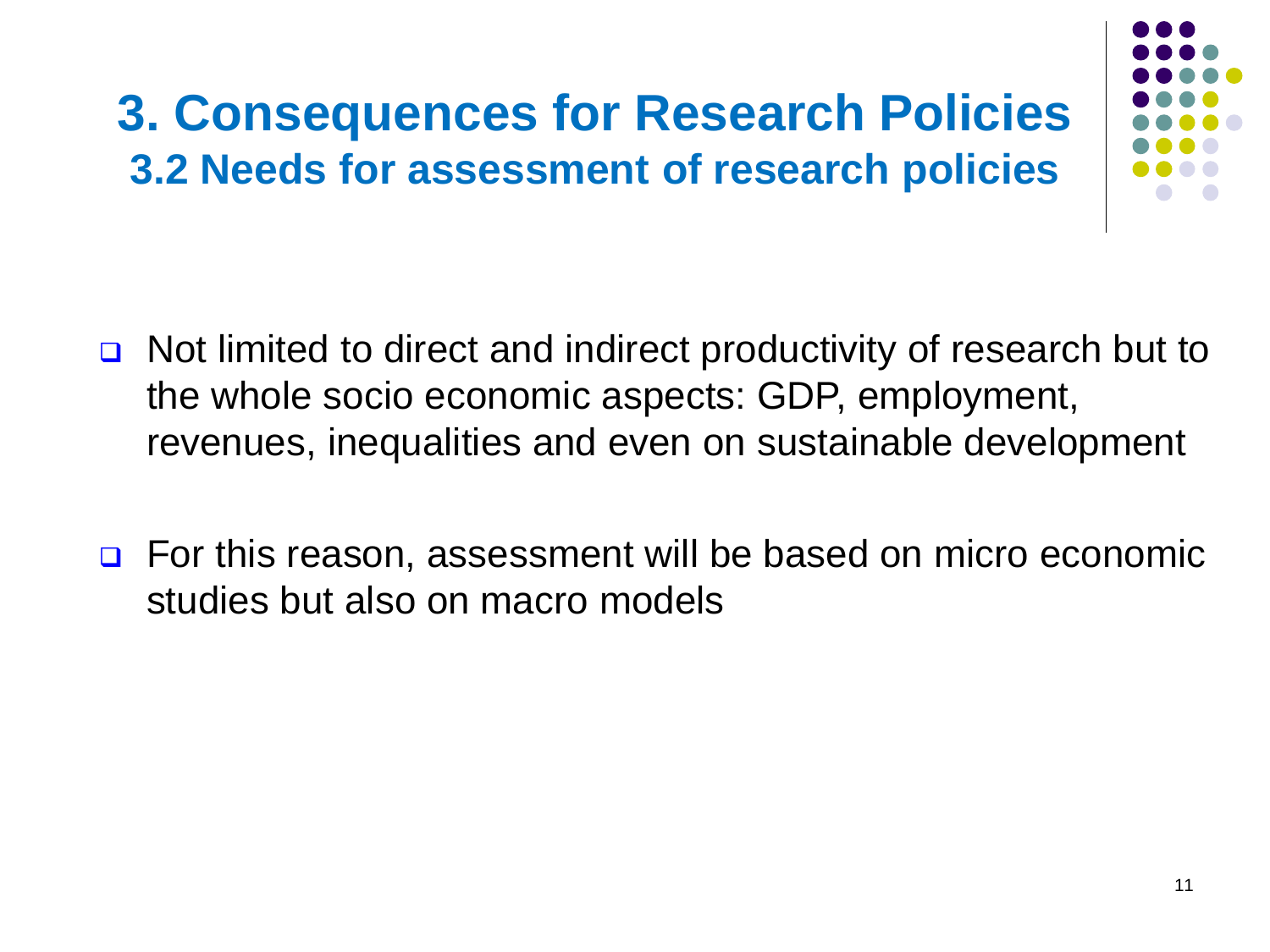#### **3. Application to Research Policies 3.3 An example: The Barcelona objective of 3% effort**

- **D** Two phases
	- 1) Maturation period
	- $\triangleright$  Inflationary pressure
	- $\triangleright$  Deficits
	- GDP expenses related (Multiplier effect)
	- Employment above GDP
		- 2) Innovation
	- Competitiveness
	- $\triangleright$  Internal demand
- Results after 20 years (NEMESIS model):
	- $\geq 11\%$  more GDP
	- **▶ 10 millions more jobs created**

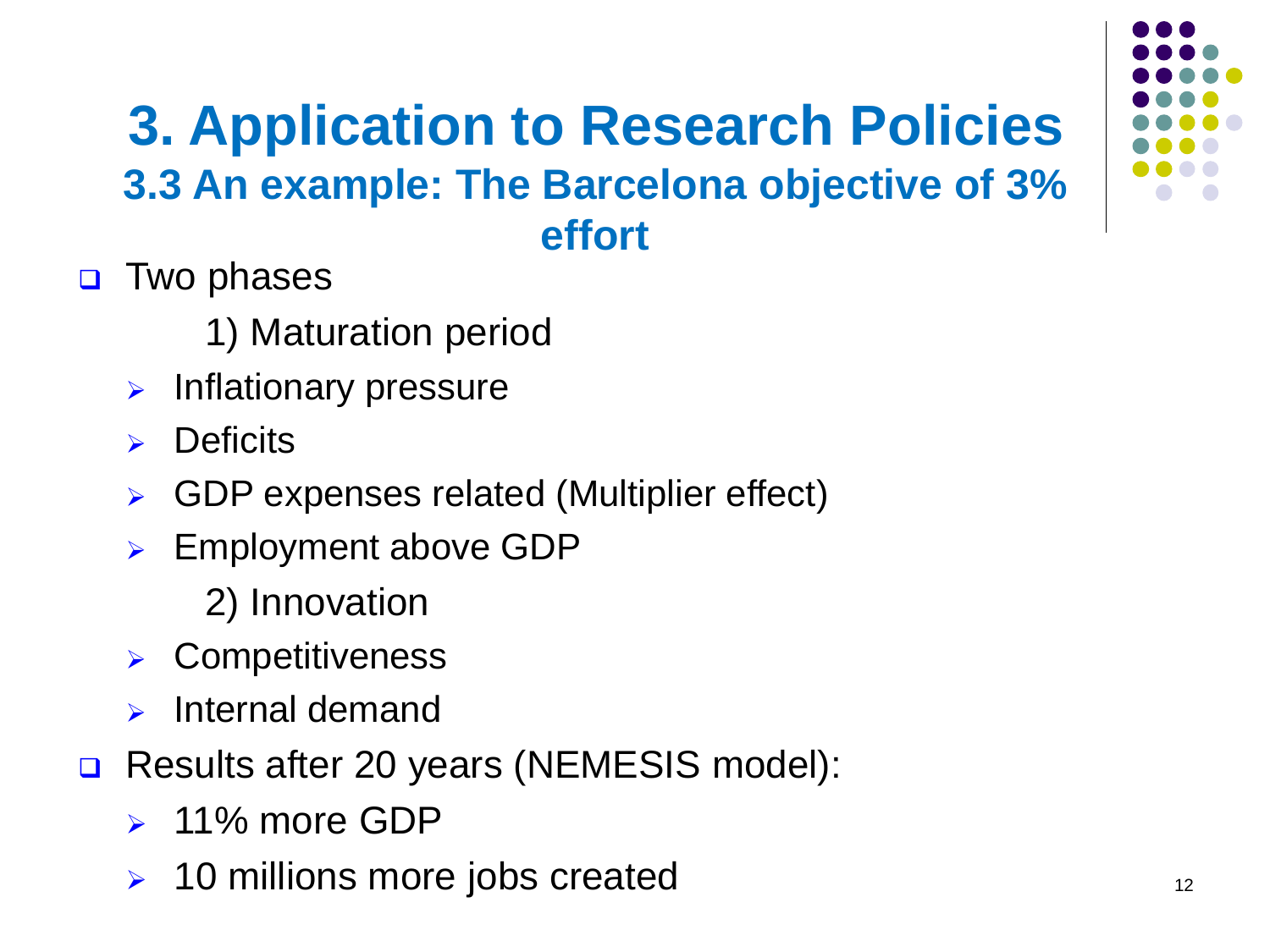### **3. Consequences for Research Policies 3.4 Conditions for a successful research policy**

- 
- **□** Generally simulations give good economic results although it appears some divergences between models' results: R&D policies may create growth and jobs
- **□** However R&D policies may not be successful. It is not due to R&D and innovation properties, that are favourable, but to conditions that prevail at the times of the implementation of policies:
	- $\Box$  Will the public aid be a substitute to private finance for a project that would have been undertaken anyway? (Crowding-in or "leverage effect)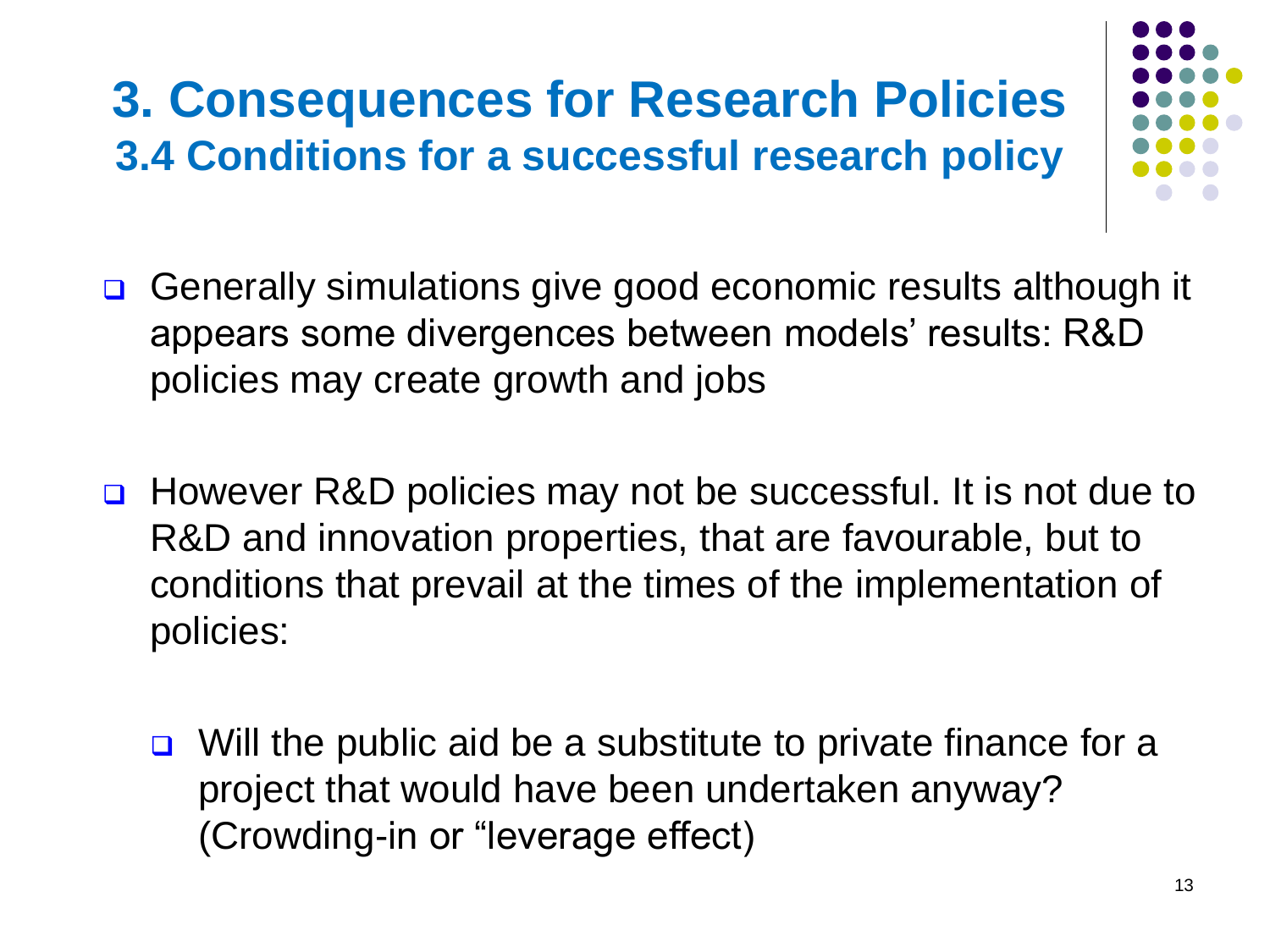### **3. Consequences for Research Policies 3.4 Conditions for a successful research policy**

- 
- **□** Is there enough scientist, engineers very high skilled, to implement extra R&D? If it is not the case, R&D effort will increase the cost of research
- **□** Are the goods and services market structures adapted to absorb the new products issued from innovation (problem of normalization)
- □ Are the financial instruments efficient enough to avert the risk
- □ Are the public subsidies allocated with efficiency?
- □ Are the other innovation assets (O.I, ICT) adapted to policy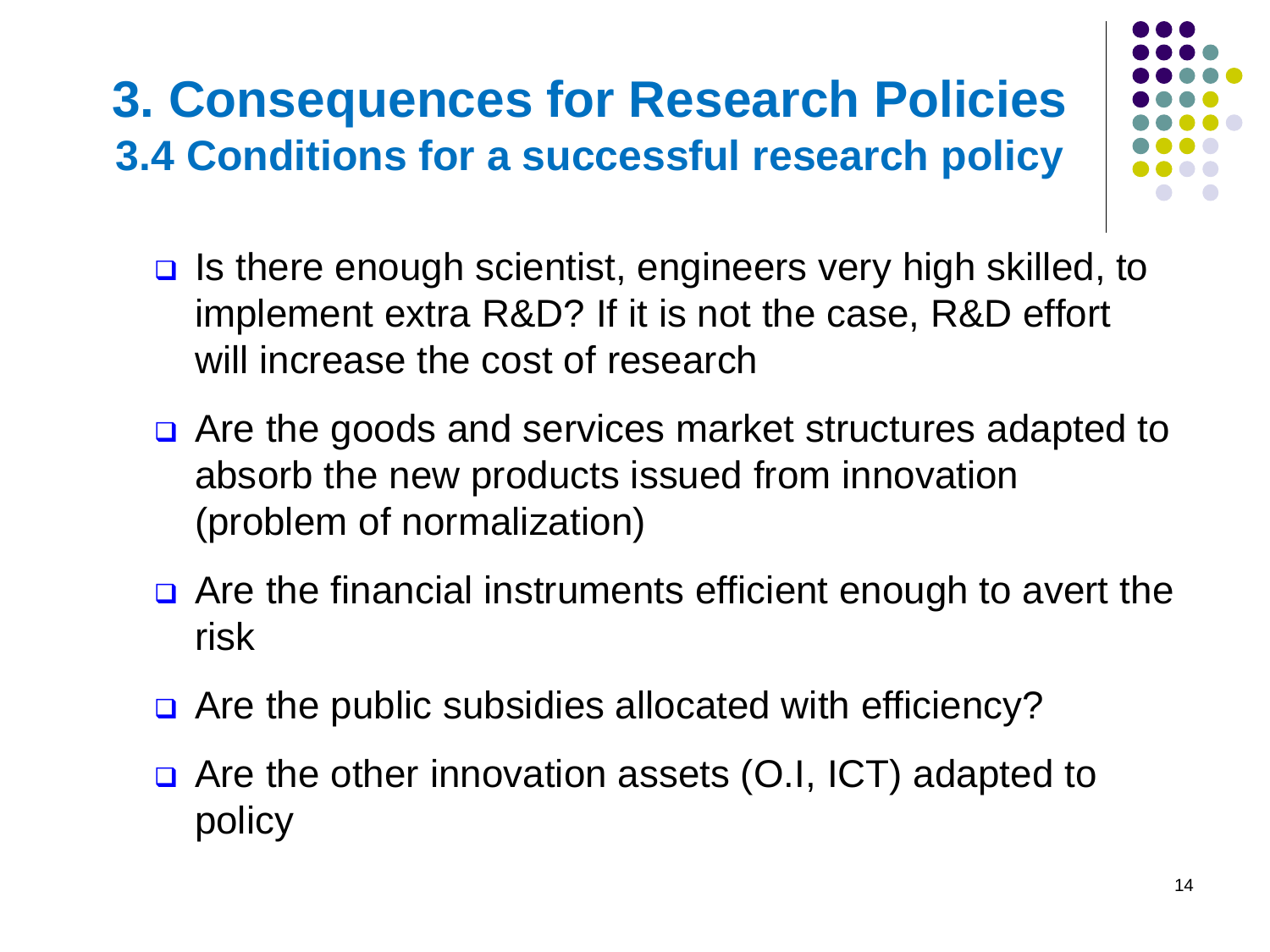### **Conclusion**



- □ The theoretical virtues of R&D investment allowed a "rehewal" of growth theories
- $\Box$  We have seen that the knowledge externalities are in the core of this new vision. These externalities need strong research policies to redress the market failure
- **□** We have also noticed that the assessments of R&D policies give fairly good macro results
- **□** But we know also that R&D policies need rather stringent conditions to be successful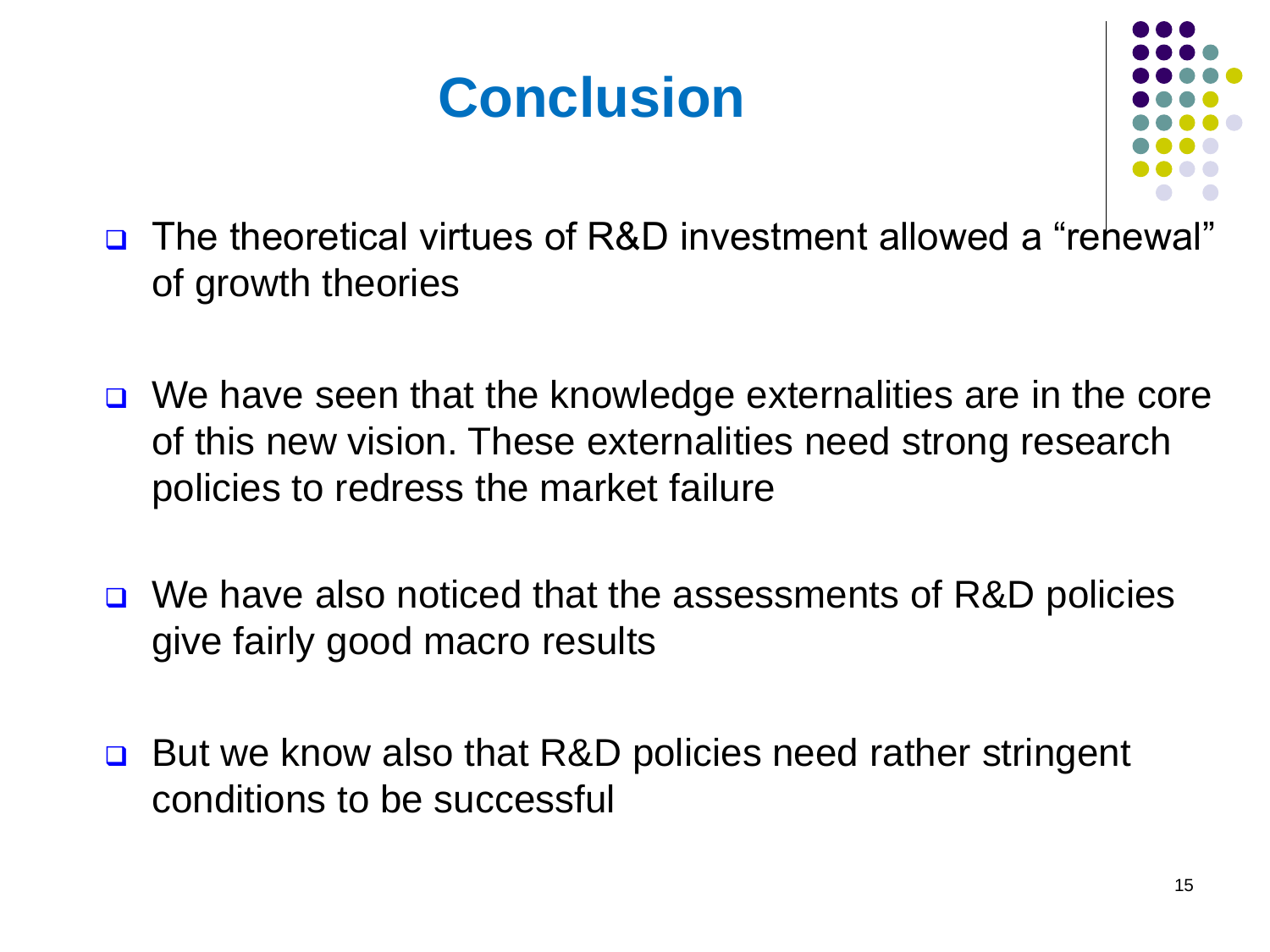## **Conclusion**



- However, although some areas need very important structural reforms it is vital that these reforms do not prevent the implementation of R&D policies, especially the "deleveraging" must not imply to cut the finance for these policies
- John and Williams computed in 1998 what would have been the optimal level of research for the US, taking into account knowledge spillovers: more than four times the current level with almost 12% of GDP
- The future of research is to extend to other innovation factors than R&D such as ICT, competencies, organization, etc.